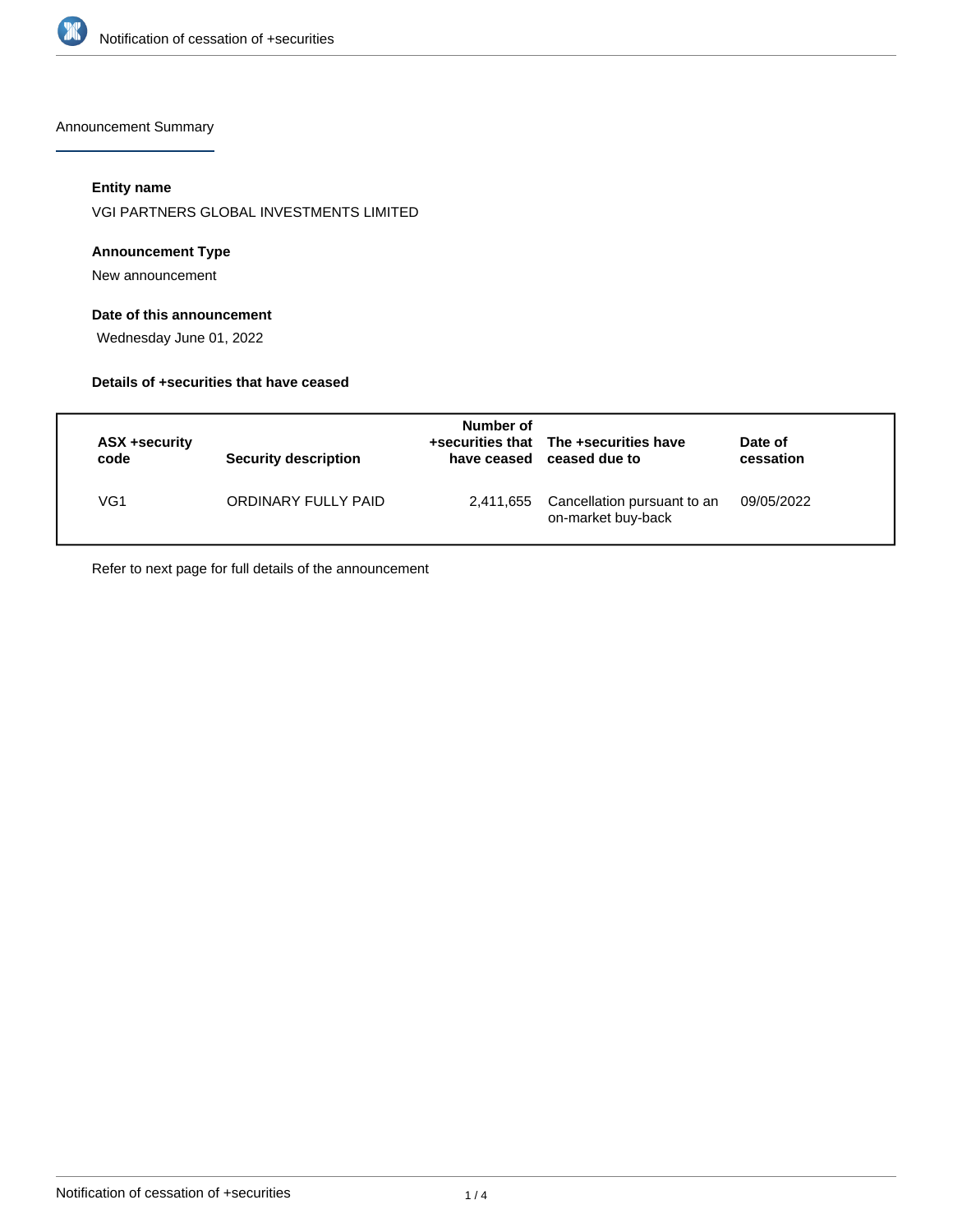

## Part 1 - Announcement Details

## **1.1 Name of +Entity**

VGI PARTNERS GLOBAL INVESTMENTS LIMITED

We (the entity named above) provide the following information about our issued capital.

**1.2 Registered Number Type** ABN

**Registration Number** 91619660721

**1.3 ASX issuer code** VG1

**1.4 The announcement is** New announcement

# **1.5 Date of this announcement**

1/6/2022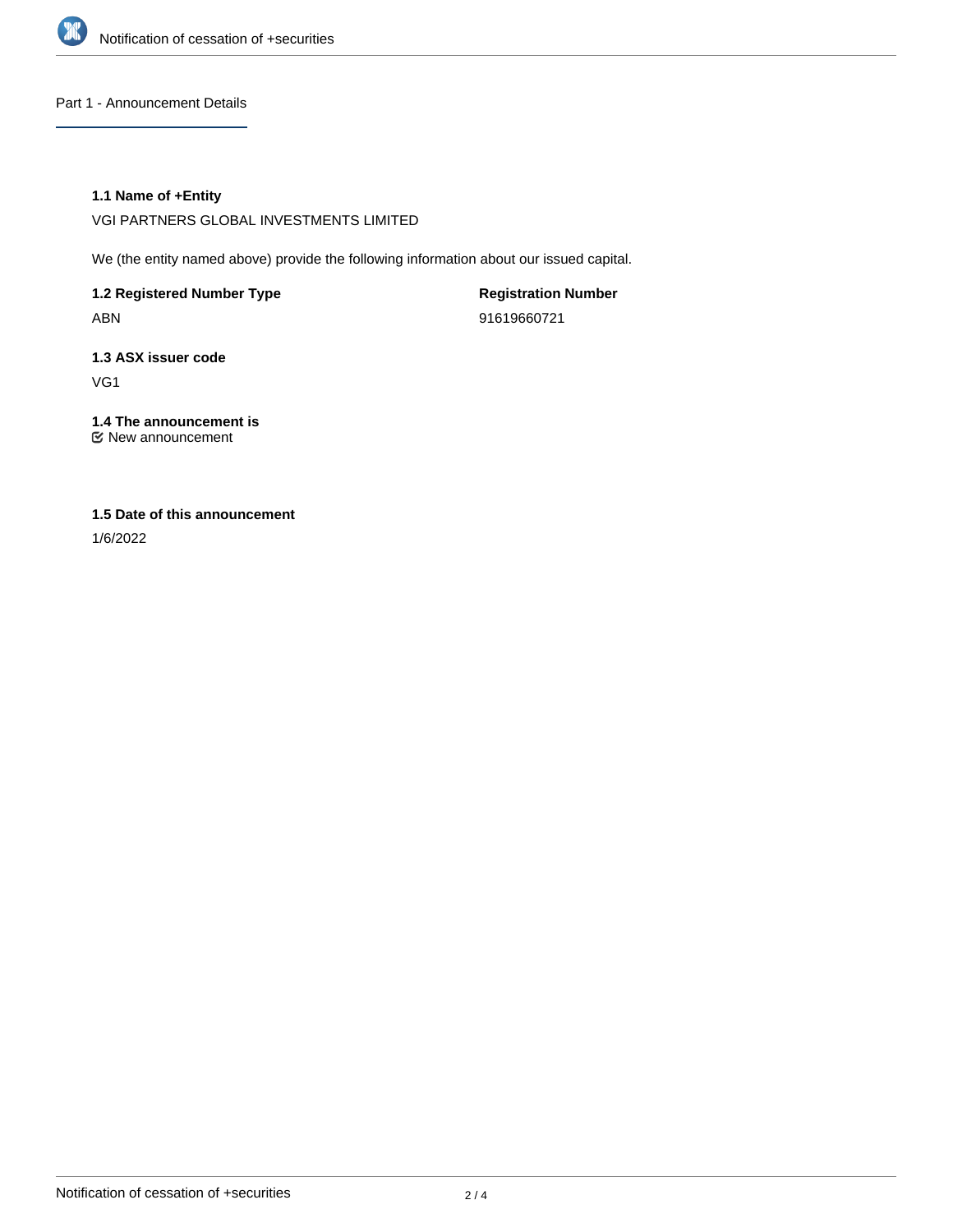

#### Part 2 - Details of +equity securities or +debt securities that have ceased

# **ASX +Security Code and Description**

VG1 : ORDINARY FULLY PAID

#### **Quoted +equity securities or +debt securities that have ceased**

**Number of securities that have ceased**

2,411,655

**Reason for cessation** Cancellation pursuant to an on-market buy-back

| Date of cessation | Is the entity paying any consideration for the cessation?<br>$\alpha$ Yes |  |
|-------------------|---------------------------------------------------------------------------|--|
| 9/5/2022          |                                                                           |  |
|                   |                                                                           |  |

**In what currency is the consideration being paid?** AUD - Australian Dollar

**Total consideration paid or payable for the securities** AUD 3,815,455.640000000000

# **Any other information the entity wishes to notify to ASX about the cessation?**

The earliest date of cancellation for the shares bought back was 9 May 2022.